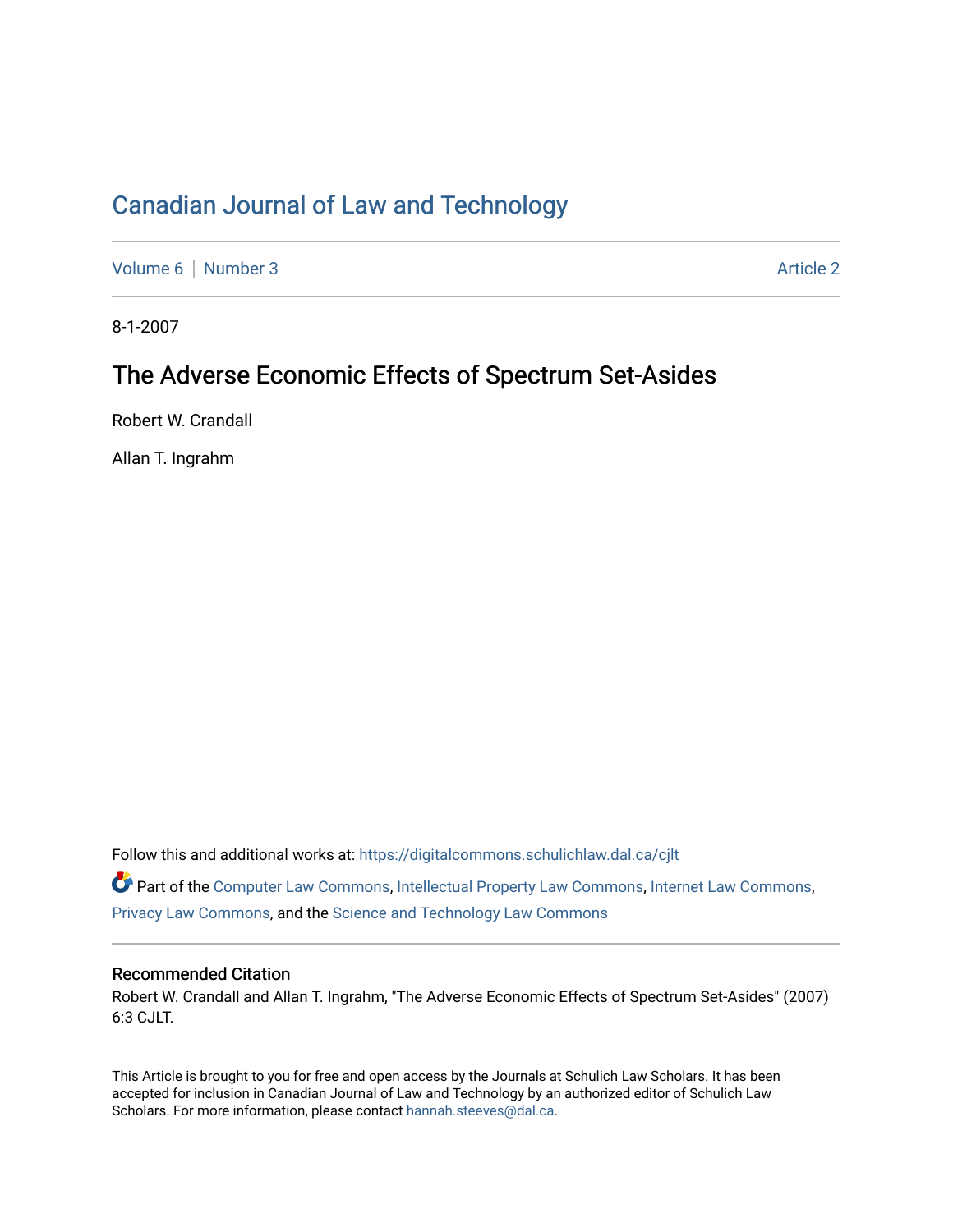## The Adverse Economic Effects of Spectrum Set-Asides

Robert W. Crandall and Allan T. Ingraham†

### Abstract

In February 2007, Industry Canada released a consultation that outlined a proposed auction design for spectrum<br>If or Advanced Wireless Services. As part of its consultation, Industry Canada contemplated a spectrum set-asid in the AWS auction to facilitate the entry of a new wireless service provider in Canada; however, it noted that a potential drawback of a spectrum set-aside is that it can induce uneconomic entry into the market. In this paper, we show that a set-aside for AWS spectrum in Canada is more likely to result in uneconomic entry than in a viable domestic entrant into the Canadian wireless industry. Furthermore, if Industry Canada desires another wireless service provider, there are far more constructive ways than a set-aside to promote viable entry into the Canadian wireless industry.

10 MHz paired, would each be divided into 59 geo-<br>
graphic licence areas <sup>4</sup> Finally the E block would contain cumvent set-aside rules. graphic licence areas.<sup>4</sup> Finally, the E block would contain 14 licence areas and have 15 MHz paired of spectrum.<sup>5</sup><br>These blocks would be sold using a simultaneous multi-

gram in the United States illustrates the many problems

**Introduction** encountered in set-aside auctions for spectrum. The U.S. C block auction was a set-aside auction for spectrum, the In February 2007, Industry Canada released a consulta-<br>
tion that outlines its auction design for spectrum for<br>
Advanced Wireless Services (AWS) in the 1.7 GHz and<br>
the network congestion reduced the quality of service tha Advanced Wireless Services (AWS) in the 1.7 GHz and network congestion reduced the quality of service that 2.1 GHz bands.<sup>1</sup> Industry Canada proposed to auction carriers were able to offer in major metropolitan areas, 2.1 GHz bands.<sup>1</sup> Industry Canada proposed to auction carriers were able to offer in major metropolitan areas, 90 MHz of spectrum (45 MHz paired) in five separate forcing the wireless carriers to engage in costly cell-spli 90 MHz of spectrum (45 MHz paired) in five separate forcing the wireless carriers to engage in costly cell-split-<br>licence blocks.<sup>2</sup> The A and B blocks would each contain ting. Furthermore, the continued use of spectrum se licence blocks.<sup>2</sup> The A and B blocks would each contain ting. Furthermore, the continued use of spectrum set-<br>5 MHz of paired spectrum and would cover 172 licence asides in the United States has significantly distorted 5 MHz of paired spectrum and would cover 172 licence asides in the United States has significantly distorted areas.<sup>3</sup> The C and D blocks, which would each include auction prices and has resulted in the costly creation of areas.<sup>3</sup> The C and D blocks, which would each include auction prices and has resulted in the costly creation of  $10 \text{ MHz}$  paired would each be divided into 59 geo-<br>bidding fronts that incumbent carriers have used to cir-

These blocks would be sold using a simultaneous multi-<br>round auction (SMR) design, which has been used in<br>worldwide spectrum auctions for more than a decade.<sup>6</sup> allocation of radio spectrum. For example, the auction<br>for sp As part of its consultation, Industry Canada has con-<br>templated the value of a spectrum set-aside in the AWS<br>according to the United Kingdom included a spec-<br>translated the value of a spectrum set-aside in the AWS<br>accordi The this paper, we show that a set-aside for AWS spectrum<br>in Canada will result in the uneconomic entry that<br>In Canada will result in the uneconomic entry that<br>Industry Canada refers to, and that there are far more<br>constru The implementation of the designated entity pro-<br>in that values that asset the least — an outcome that is<br>in the United States illustrates the many problems at odds with the maximization of consumer welfare.

<sup>†</sup>© 2007, R.W. Crandall and A.T. Ingraham. R.W. Crandall is a Senior Fellow, Brookings Institution; Allan T. Ingraham is President, Criterion Auctions.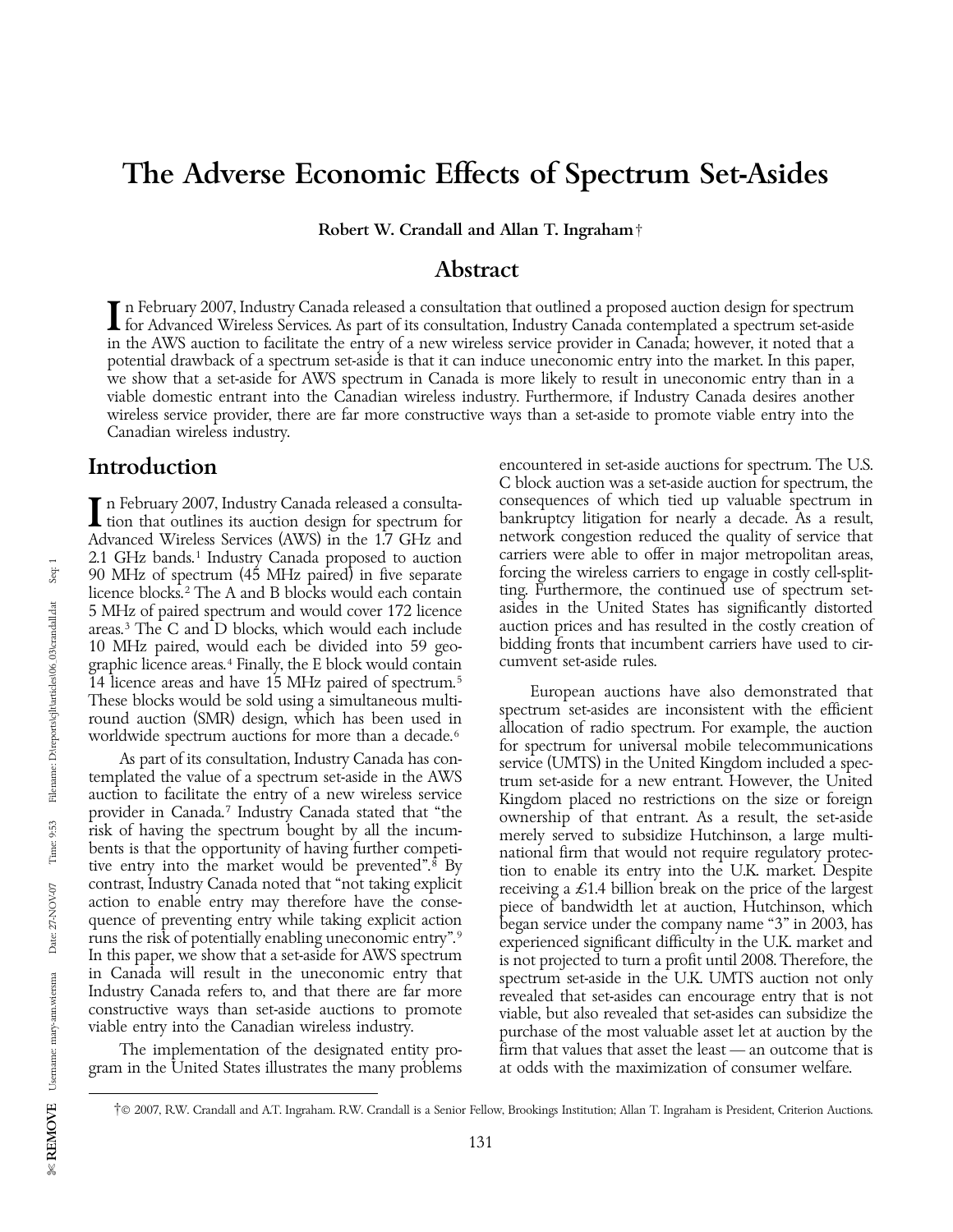illustrate the problems with set-aside auctions, there is a suited to deploy that spectrum.

these restrictions appears unnecessary to achieve a competitive wireless industry. Market forces have recently led deployment of valuable spectrum assets, which increased vices in Canada, but the industry's performance since those services.. that time has provided no convincing evidence that the industry is not competitive.<sup>10</sup> Therefore, it is far from<br>apparent that Canada requires a fourth facilities-based<br>wireless carrier and the recent consolidation would indi-<br>The FCC's first C block auction was FCC Auction 5 wireless carrier, and the recent consolidation would indi-<br>
The FCC's first C block auction was FCC Auction 5.<br>
That auction sold 30 MHz C block licences that were cate that the Canadian marketplace cannot support one. That auction sold 30 MHz C block licences that were<br>That said, if Industry Canada truly believes that another disaggregated into 493 Basic Trading Areas (BTAs). The That said, if Industry Canada truly believes that another disaggregated into 493 Basic Trading Areas (BTAs). The wireless service provider is necessary to effect competi-<br>tion, it would be far more productive to encourage entry May 1996 after 184 rounds of bidding. Net winning bids through a relaxation of the foreign ownership restric-<br>tion, in the auction exceeded \$10 billion for 30 MHz of spec-<br>tions than through a spectrum set-aside. By allowing all<br>trum, compared to the \$7 billion raised in the A potential entrants to compete with incumbent providers, block auction (FCC Auction 4), which accounted for<br>Canada would know whether or not a fourth facilities 60 MHz of spectrum. The prices in the C block auction Canada would know whether or not a fourth facilities-

The Federal Communications Commission (FCC)<br>began to auction spectrum for mobile wireless ser-<br>vices in 1994 in response to a 1993 mandate from Con-<br>gress. The main frequency allocation to commercial (1) disaggregation, (2 ders under the FCC's "designated entity" program.<sup>12</sup>

could finance neither these purchases nor the subse-<br>quent costs of building out their networks. They subse-<br>quent costs of building out their networks. They subse-<br>quently declared bankruptcy, and tied up valuable spec-<br>m trum without using it while bankruptcy litigation Second, the FCC provided designated entities with continued for nearly a decade. As a result, consumers the option of surrendering an entire C block licence in were harmed by the regulators' inability to deliver valu- exchange for full relief of outstanding debt and any

In addition to the examples in other countries that able spectrum to the wireless carriers that were best

more general reason why a set-aside for spectrum will<br>facilitate uneconomic entry in Canada's AWS auction.<br>Canada's AWS auction. In a subsequent auction for C block and F block<br>domestic firms only. However, the purpose of Even though Canada's foreign ownership restric- wireless companies. The overall effect of the set-aside tions on wireless carriers are inefficient, a relaxation of program, however, was to increase greatly the transaction to some consolidation in the industry for wireless ser- the cost of wireless services and harmed the quality of

tions than through a spectrum set-aside. By allowing *all* trum, compared to the \$7 billion raised in the A and B<br>potential entrants to compete with incumbent providers. Block auction (FCC Auction 4), which accounted for based wireless carrier is viable. were much higher than in the earlier A block and B block auctions, in part, because of the subsidies that were granted to designated entities in this auction.<sup>14</sup> These subsidies encouraged the designated entities to elevate **I. The Effects of Set-Aside**<br> **Allocations for Broadband**<br> **Spectrum in the United States**<br>
The Federal Communications Commission (FCC)<br>
FCC to offer further subsidies in the form of generous

wireless carriers was the so-called PCS spectrum, which First, the FCC allowed any C block licensee to disag-<br>included five different chunks of bandwidth, or gregate 15 MHz of its spectrum for any particular licence included five different chunks of bandwidth, or gregate 15 MHz of its spectrum for any particular licence "blocks".<sup>11</sup> Two of those blocks, the C block and the or group of licences and surrender that spectrum to the or group of licences and surrender that spectrum to the FCC for re-auction.<sup>16</sup> For example, if a bidder won a F block, were originally sold as set-asides for small bid-<br>ders under the FCC's "designated entity" program.<sup>12</sup> 30 MHz licence covering New York City and a 30 MHz The C block was first let at auction in 1996,<sup>13</sup> and licence covering Boston, that bidder would have several the only block of spectrum up for hid in that auc-<br>disaggregation options. It could choose to disaggregate was the only block of spectrum up for bid in that auc-<br>tion The end result of the C block auction was that a some licence (either Boston or New York) from 30 MHz tion. The end result of the C block auction was that a some licence (either Boston or New York) from 30 MHz number of the designated entities with winning bids into 15 MHz. Alternatively, it could choose to disaggre-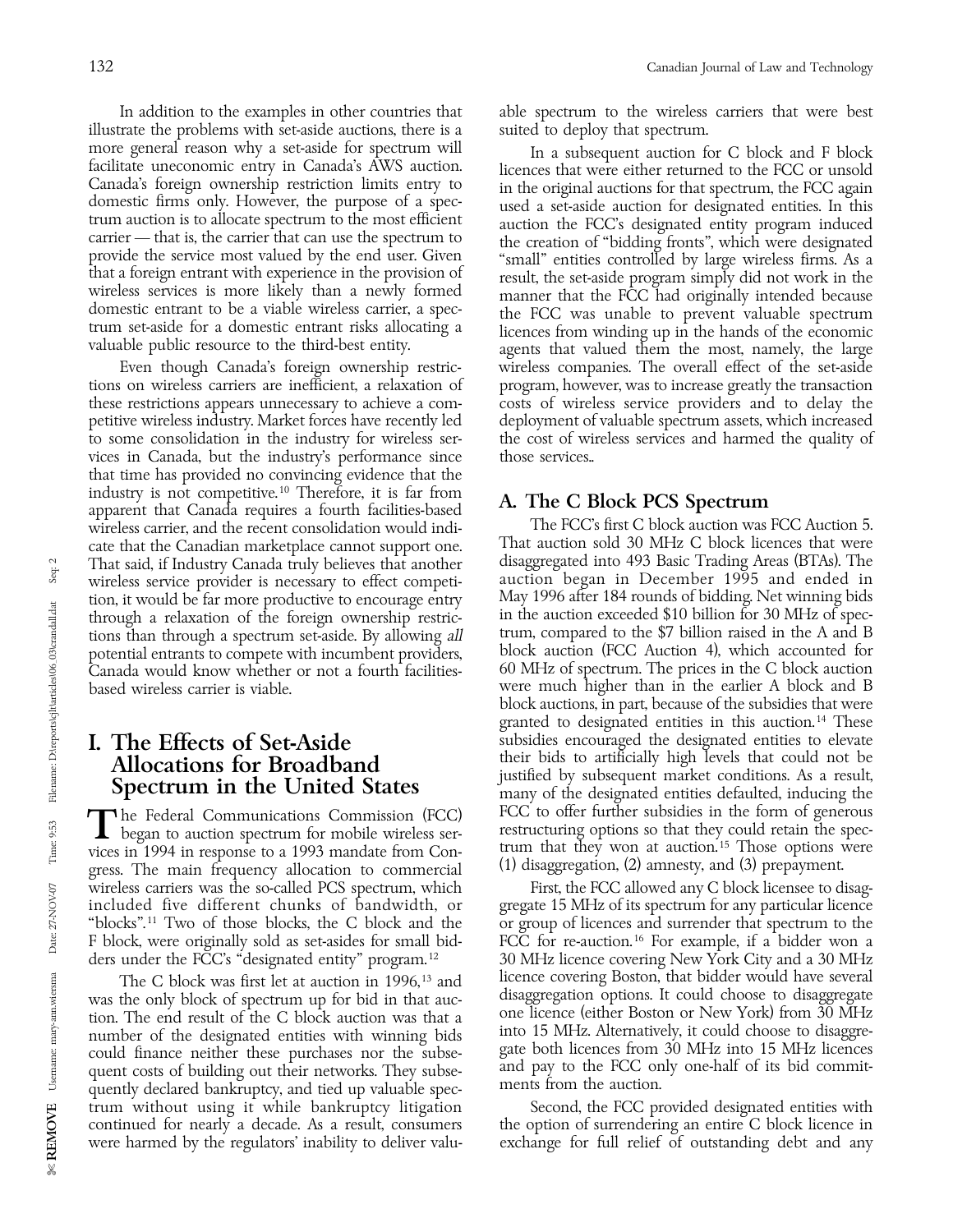applicable default payments. This amnesty option  $\quad$  B. The Cost to Consumers from the allowed designated entities to return the licence for the  $\quad$  C Block Auction allowed designated entities to return the licence for the full amount of the winning bid, minus the initial down

prepayment of the Notes for as many of its licences as it welfare through the creation of sustainable wireless car-<br>riers that provide service to a significant portion of U.S.

Despite its efforts to support winning bidders in the subscribers. first C block auction, the FCC's efforts to sustain the<br>entry of these uneconomic designated entities were<br>unsuccessful. NextWave, the bidder that won the largest<br>share of licences in Auction 5, as measured in MHz-<br>Pop<sup>19</sup> FCC Auction 35, which included both C and F block cating this spectrum to the bidder that valued it most. spectrum licences. Bidding in Auction 35 concluded in Professor Thomas Hazlett of George Mason University January 2001. In June 2001, however, before the FCC and Babette Boliek measured the rate of inefficiency of delivered the licences to the carriers that had submitted the C block auction relative to the A and B block auction the winning bids in the re-auction, the U.S. Court of tions by the ratio of licences returned or resold in the winning bids in the re-auction, the U.S. Court of tions by the ratio of licences returned or resold in those<br>Appeals for the D.C. Circuit ruled that bankruptcy law particular auctions.<sup>27</sup> The authors found that within Appeals for the D.C. Circuit ruled that bankruptcy law precluded the FCC's re-auction of the spectrum, sending

NextWave's PCS licences covering 34 markets.<sup>21</sup> The total price of the transaction was  $$1.4$  billion,<sup>22</sup> which Hazlett and Boliek also calculated the social welfare ever offering a wireless service. Therefore, the FCC's setresulted in substantial consumer harm. Sumer harm.

payment.<sup>17</sup><br>The FCC's designated entity program has had no<br>Third the ECC provided designated entities a precipional program benefits to the wireless industry in the United Third, the FCC provided designated entities a pre-<br>payment option, which would allow them to prepay the<br>debt on a licence with the down payments of another<br>debt on a licence with the down payments of another<br>licence, thus riers that provide service to a significant portion of U.S.

precluded the FCC's re-auction of the spectrum, sending<br>the spectrum back to NextWave, and the Supreme<br>Court subsequently upheld the D.C. Circuit's decision.<sup>20</sup> FCC.<sup>28</sup> By comparison, only twelve of the 102 licences<br>sold The spectrum that NextWave initially won in Auchieve in the within one year after the auction ended.<sup>29</sup> Consequently,<br>tion 5 in 1996 was finally sold in secondary market<br>transactions to Cingular Wireless and Verizon Wirel transactions to Cingular Wireless and Verizon Wireless. A and B block spectrum was relatively more efficient In August 2003, Cingular agreed to purchase than the allocation of the C block spectrum.

equated to a unit price of \$1.69 per MHz-Pop.<sup>23</sup> In April costs of the delay in the deployment of the C block PCS 2005, Verizon and NextWave completed a  $$3$  billion licences.<sup>30</sup> The authors concluded that by allocating transaction for spectrum licences that covered 23 mar- spectrum to inefficient wireless carriers, the delay in the kets, including Boston and New York City.<sup>24</sup> Verizon C block spectrum set-aside prevented the sale of that paid \$2.85 per MHz-Pop for the spectrum rights it pur-<br>spectrum to a *viable* wireless carrier.<sup>31</sup> The authors chased in that transaction. 25 Given that NextWave had found that the delay in the deployment of the C block originally bid \$1.49 per MHz-Pop for its spectrum, spectrum cost consumers \$5.4 billion between 1996 and NextWave's investors realized a large return without 1998 and that each individual year of delay in the ever offering a wireless service. Therefore, the FCC's set-<br>deployment of the C block spectrum cost consumers aside program kept increasingly valuable spectrum  $$1.4$  billion.<sup>32</sup> Therefore, by attempting to subsidize the unused for up to a decade, but it did not promote entry entry of *inefficient* wireless carriers, the FCC neglected to of new carriers. 26 As we show below, this delay in the allocate the spectrum in a timely fashion to the firm that provision of spectrum to nationwide wireless carriers valued it the most, which resulted in significant con-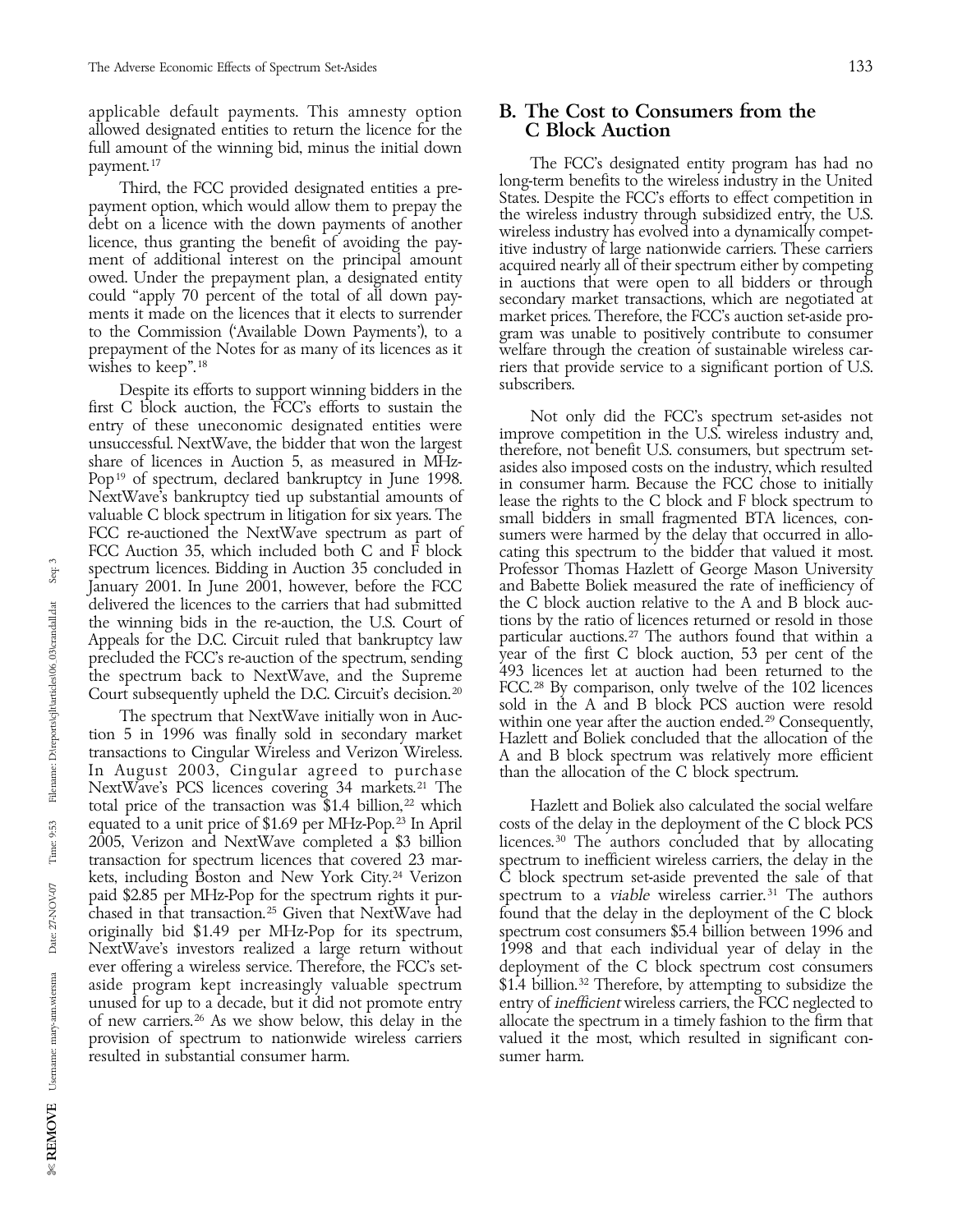and speculators. Bidding fronts are designated entities Native (a front used by AT&T) and Salmon PCS (a front used by Cingular Wireless).

One must stress that these fronts were not illegal.<br>
Rather, they emerged as a natural mechanism for large,<br>
incumbent wireless providers to circumvent the FCC's<br>
set-aside program and to control a designated entity,<br>
setinefficient manner. Specifically, the FCC adopted a standard for a firm's eligibility in the designated entity program that was based on both *de facto* and *de jure* control. Ownership of at least 50.1 per cent of an entity's voting stock was evidence of  $de$  jure control.<sup>33</sup> De facto voting stock was evidence of *de jure* control.<sup>33</sup> *De facto*<br>control was determined on a case-by-case basis and was<br>related to a variety of factors such as management deci-<br>sions and board seats.<sup>34</sup> Because the FCC's st

the re-auction of C block and F block spectrum that was<br>triggered by the bankruptcies that resulted from pro-<br>viding bidding preferences in the original auctions.<br>The United Kingdom's auction for UMTS spectrum<br>The United K included hundreds of spectrum licences unaffiliated. these 170 licences, either AT&T or Cingular won 64 of through their "designated entity" bidding fronts. There-

Academic research on the effects of bidding on the effects of bidding on the bidder.<br>Auction 35 outcome reveals that those fronts had a significant effect on prices paid for spectrum. Peter Cramton, Allan Ingraham, and Hal Singer analyzed the  $\frac{1}{2}$ . The United Kingdom's Set-Aside Led to an effects of bidding fronts on prices in FCC Auction 35.37 effects of bidding fronts on prices in FCC Auction  $35.^{37}$ the auction; Alaska Native, by itself, inflated prices in the

**C. The Emergence of Bidding Fronts in** front by Alaska Native was financially prudent, as AT&T<br>Set-Aside Auctions would have paid \$5.24 per MHz-Pop for the spectrum it would have paid \$5.24 per MHz-Pop for the spectrum it won had it bid in the open segment of the auction, A secondary effect of the set-aside program used in<br>the United States was the emergence of bidding fronts<br>and speculator. Bidding fronts are designated entities<br>and speculator. Bidding fronts are designated entities

that are controlled by large wireless service providers. Thus, by giving rise first to NextWave and then to<br>The two best examples of bidding fronts are Alaska Alaska Native, the FCC's spectrum set-aside program The two best examples of bidding fronts are Alaska Alaska Native, the FCC's spectrum set-aside program Native was designed to be unsustainable).<sup>40</sup> The FCC's spectrum set-asides were ultimately unable to prevent

## II. European Spectrum Auctions<br>and New Wireless Entrants

penalties" to the FCC.<sup>35</sup><br>Both Alaska Native (AT&T) and Salmon PCS is often uneconomical, and that a spectrum set-aside<br>(Cingular) were active bidding fronts in FCC Auction 35,

These auctions included the NextWave spectrum, which The United Kingdom's auction for UMTS spectrum<br>was later sent back to NextWave as a result of the began on March 6, 2000 and ended on April 27, 2000.<sup>41</sup> was later sent back to NextWave as a result of the began on March 6, 2000 and ended on April 27, 2000.<sup>41</sup><br>Supreme Court's ruling, However, Auction 35 also The auction raised £22.5 billion, which amounted to Supreme Court's ruling. However, Auction 35 also The auction raised  $\pm 22.5$  billion, which amounted to included hundreds of spectrum licences unaffiliated  $$35.7$  billion on the day that the auction was completed. with NextWave.<sup>36</sup> Of the 422 licences let at Auction 35, Five blocks of spectrum, each with nationwide coverage,<br>170 of those licences were closed to large bidders. These were let at auction. The A block, which was spectr 170 of those licences were closed to large bidders. These were let at auction. The A block, which was spectrum<br>170 licences accounted for 1.707 million MHz-Pop. Of designated only for a new entrant, consisted of 15 MHz 170 licences accounted for 1,707 million MHz-Pop. Of designated only for a new entrant, consisted of 15 MHz<br>these 170 licences, either AT&T or Cingular won 64 of of paired spectrum and 5 MHz unpaired. The B block them, which accounted for 893 million MHz-Pop, could be won by any bidder — entrant or incumbent — through their "designated entity" bidding fronts. There- and consisted of 15 MHz of paired spectrum and no fore, bidding fronts won 52.3 per cent of spectrum desig-<br>nated only for small bidders in FCC Auction 35. The included 10 MHz of paired spectrum and 5 MHz nated only for small bidders in FCC Auction 35. included 10 MHz of paired spectrum and 5 MHz

The authors found that bidding fronts significantly The A block sold for £4.4 billion to TIW, which altered prices in both the closed and open segments of was a joint venture between Telesystem International altered prices in both the closed and open segments of was a joint venture between Telesystem International<br>the auction; Alaska Native, by itself, inflated prices in the Wireless and Hutchinson Whampoa.<sup>42</sup> Hutchinson closed segment of the auction by 58 per cent.<sup>38</sup> Further- Whampoa is a leading international telecommunicamore, the authors found that the creation of the bidding tions firm that reported \$4.8 billion in profits during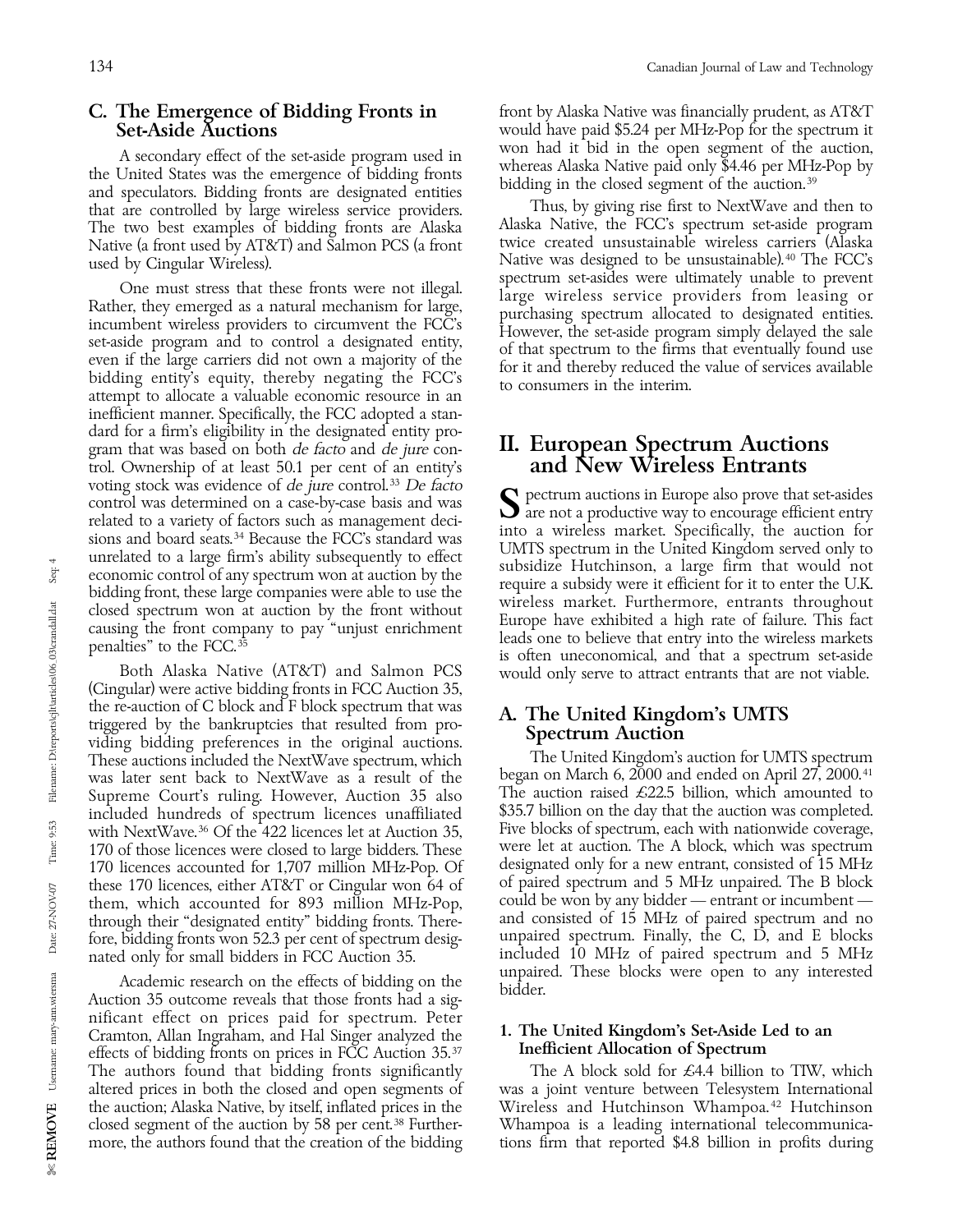2000.<sup>43</sup> The B block sold for £5.9 billion.<sup>44</sup> The C, D, 2. **TIW Is Struggling Despite Its Large Subsidy** and E blocks, which were all nearly identical, all sold for

| Block     | Winning Bidder   | (billion) | $£$ <i>MHz-Pop</i> | E/Paired<br>MHz-Pop |
|-----------|------------------|-----------|--------------------|---------------------|
| А         | TIW (Hutchinson) | 4.4       | 2.1                | 4.9                 |
| B         | Vodafone         | 5.9       | 3.3                | 6.7                 |
| $\subset$ | RT               | 4.0       | 27                 | 6.7                 |
|           | One2One          | 4.0       | 2.7                | 6.7                 |
| E         | Orange           | 4.1       | 27                 | 6.8                 |

discount for all spectrum and paired spectrum. Hutch-<br>inson paid £2.1 per MHz-Pop for the 35 MHz of spec-<br>regulated reductions in mobile termination charges.<sup>54</sup> inson paid  $\pounds 2.1$  per MHz-Pop for the 35 MHz of spec-

that subsidy, one must know the allocation and prices of spectrum but for the set-aside. Such a calculation is<br>impossible to determine with perfect accuracy, but an<br>estimate of it can be determined as follows.<br>Germany's auction for UMTS spectrum began

Because Hutchinson bid in excess of  $\mathcal{L}4$  billion for July 31, 2000<sup>56</sup> and ended on August 17, 2000.<sup>56</sup> That<br>the licence it won, it would have won a licence in an aution included 12 spectrum blocks that were each<br>au trum.<sup>49</sup> Consequently, an estimate of the size of Hutch-<br>
inson's subsidy, and an estimate of the size of the ineffi-<br>
carriers and two new entrants. The two new entrants

between £4.0 billion and £4.1 billion to Orange,<br>
One2One, and BT3G.<sup>45</sup> The following table expresses built out its mobile network at a cost of £13 billion.<sup>51</sup><br>
these bids in terms of pounds per MHz-Pop and pounds Howev these bids in terms of pounds per MHz-Pop and pounds However, due to its late entry into the U.K. market —<br>Hutchinson first offered service under the brand name per MHz-Pop of paired spectrum.<br>
"3" in 2003 — it is currently the smallest provider of wireless service in the United Kingdom. <sup>52</sup>

Table of Prices per MHz-Pop for Paired Spectrum<br>and All Spectrum in the U.K. UMTS Auction put 3 at a disadvantage relative to its competitors, 3 has attempted to add subscribers and increase service revenues by providing additional services such as mobile Internet access on both wireless handsets and laptop computers.<sup>53</sup> Furthermore, there is good reason to believe that the U.K. wireless market was competitive even before 3 began to provide service. Were the market uncompetitive, then one would expect that 3's entry would result in significant price decreases for wireless The data in the above table show that the set-aside communications services. However, wireless voice prices communications services. However, wireless voice prices communications services. However, wireless voice prices co licence for a new entrant afforded Hutchinson<sup>46</sup> a price declined significantly *before* 3 entered the market, and<br>discount for all spectrum and paired spectrum. Hutch-decreases in voice prices after 3 entered were due to

trum it won at auction, whereas Vodafone paid £3.3 per<br>MHz-Pop for 30 MHz. For paired spectrum, Hutchinson<br>paid £4.9 per MHz-Pop for 15 MHz paired, while all<br>other wireless service providers may acquire 3, which is<br>other b The size of Hutchinson's subsidy serves as an esti-<br>mate of the amount of the inefficiency caused by the set-<br>aside in the U.K. auction. To determine the amount of vast financial assets.

Germany's auction for UMTS spectrum began on July 31, 2000<sup>56</sup> and ended on August 17, 2000.<sup>57</sup> That

carriers and two new entrants. The two new entrants ciency of the United Kingdom's set-aside, is £4.83 billion were MobilCom and Group 3G. 60 The entrants were not -  $\pounds4.38$  billion =  $\pounds450$  million.<sup>50</sup> small domestic carriers, however. MobilCom was a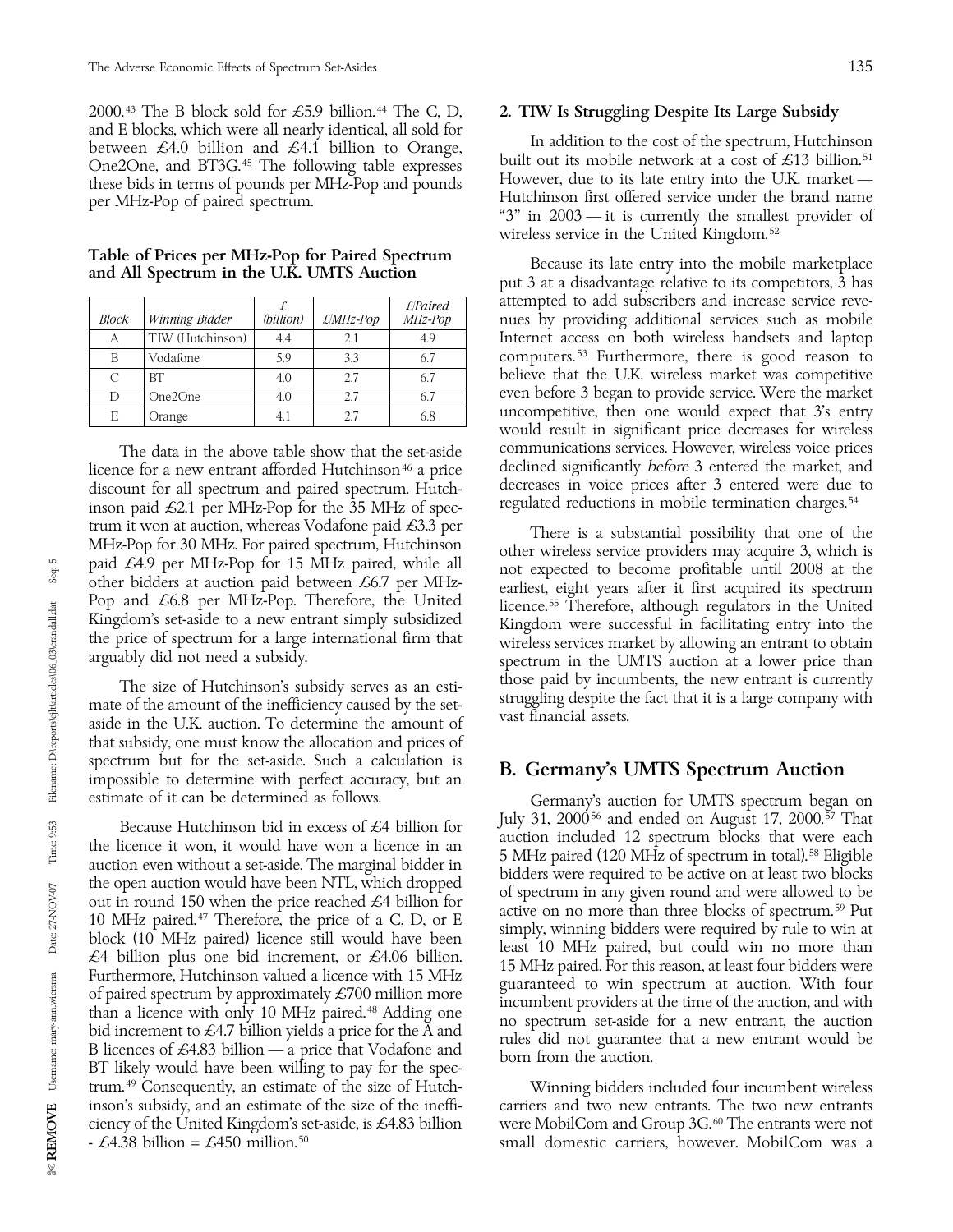reseller of wireless service in Germany that had financial A similar situation occurred in the Swiss UMTS backing from France Telecom,<sup>61</sup> and Group3G was a auction that took place in 2000. In that auction, four consortium of Sonera and Telefonica. Telefonica is a spectrum licences of equal size (15 MHz paired and consortium of Sonera and Telefonica. Telefonica is a<br>leading worldwide telecommunication provider with<br>revenues of  $\epsilon$ 31 billion in 2001.<sup>62</sup> Sonera, a leading pro-<br>vider of telecommunications services in Finland, had ne

Despite the financial strength of the parent compa-<br>nies of the wireless entrants in the German market, both<br>network necessary to deploy the spectrum it won at mies of the wireless entrants in the German market, both and both crossary to deploy the spectrum it won at MobilCom and Group 3G experienced difficulty soon after entry. Investors criticized bidders for bidding so after e market could not support six 3G service providers.<sup>64</sup> and SWIZEHAND both serve as examples that hew<br>Ultimately, Sonera and Telefonica abandoned their joint entrants into wireless markets are often prone to failure.<br>Ventur France Telecom and MobilCom reached agreements turing of MobilCom's loans.<sup>69</sup> Hence, the German fied to deploy it. UMTS auction also serves as an example of the inability of regulators to induce new entry into a wireless industry

Several other European countries have seen new **Entrant Is Unnecessary**<br>service providers enter their wireless markets by first<br>winning spectrum at auction. As in the United Kingdom **A** spectrum set-aside for a domestic en winning spectrum at auction. As in the United Kingdom companies that provide telecommunications services in other countries. Furthermore, some of these entrants

the spectrum it won at auction and is continuing to provide service in Austria. A contrast to the spectrum advantage over a new entrant in deploying the spectrum.

with telecommunications expertise in other countries,<br>and they were not provided with subsidized entry by the<br>auction.<br>Despite the financial strength of the parent compa-<br>Despite the financial strength of the parent compa-

venture, Group 3G,<sup>65</sup> as both companies wrote off the These auctions should not be viewed by policy-<br>debt they incurred by bidding in the 3G Auction in<br>Germany and attempting to deploy the spectrum after<br>the auction.<sup>66</sup> subsidizing to regulators that subsidiate or attenuate that subsidiate entry into the wireless industry runs the risk of spectrum won at auction to the German regulator  $\frac{facilitate}{a}$  entry into the wireless industry runs t with one of MobilCom's creditors, Nokia, on a restruc-<br>the spectrum would go unused by the firm most quali-

## that is already competitive. **III.** An Analysis of the AWS Spectrum Auction Reveals That C. Other UMTS Spectrum Auctions a Set-Aside for a Domestic

and Germany, however, those entrants have been large and Germany, however, those entrants have been large  $\Lambda$  likely result in an inefficient allocation of the AWS companies that provide telecommunications services in spe other countries. Furthermore, some of these entrants<br>have proven unsuccessful and have exited the industry,<br>while other entrants have, thus far, proven to be viable.<br>The successful entrants, however, did not require a spec For example, 3G Mobile, a unit of Spain's Telefonica<br>SA, and Hutchinson 3G, a unit of Hong Kong's Hutch<br>inson Whampoa Ltd., were both new entrants that won<br>licences in the Austrian spectrum auction that took place<br>in Novem spectrum licences to T-Mobile, an incumbent service the AWS spectrum is new bandwidth that will need to<br>provider in Austria.<sup>71</sup> Hutchinson 3G, however, deployed be built out by all winning bidders. An incumbent wire-<br>the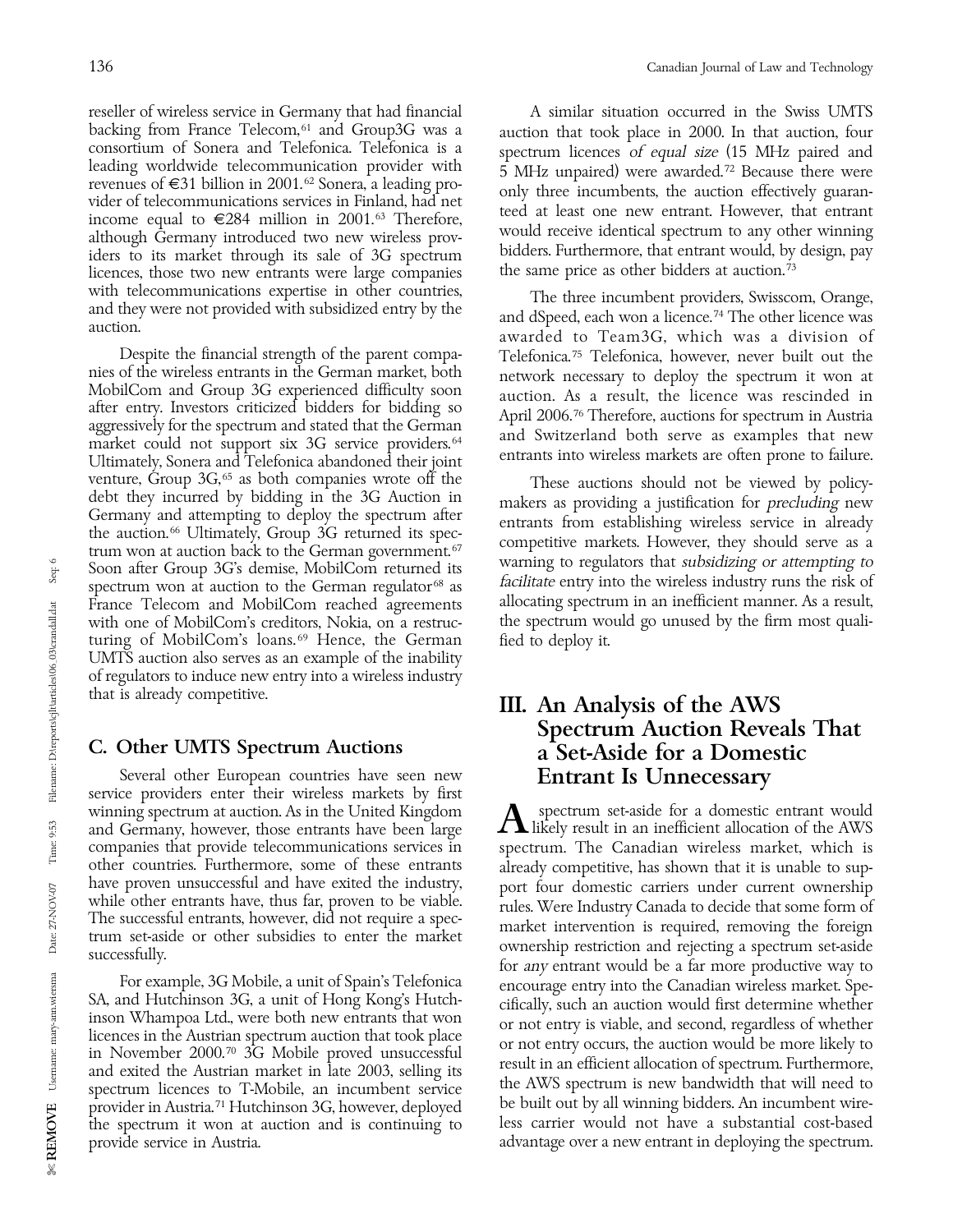As stated above, Industry Canada has acknowledged<br>that a spectrum set-aside runs the risk of subsidizing<br>entry of inefficient carriers. However, Industry Canada<br>does not acknowledge that because of Canada's restric-<br>tion o allocation of spectrum to the third-best carrier. Specifi-<br>
cally, for a spectrum allocation to a new *domestic*<br>
entrant to be efficient, that domestic firm must value the<br>
entrant. That is, even if the foreign ownership

# 1. A Domestic Entrant Is Viable Only if That

through the use of that spectrum. A viable entrant would<br>need to value the first blocks of spectrum purchased at a<br>higher rate than incumbent wireless carriers in Canada.<br>Although it is conceivable that a domestic entrant sumers that is more valuable than one provided by a<br>foreign entrant, or (2) provide a service of similar value to<br>consumers as the foreign entrant but at a lower cost. For<br>the entrance of an inefficient provider that is ve risks allocating the spectrum in a ''third-best'' manner.

## Were Industry Canada To Decide That Intervention Is Required **As stated above, the value of spectrum** is determined

result in a third-best allocation of spectrum. Although

A. A Set-Aside for a Domestic Entrant trum allocation — either the entrant would fail and **Would Result in an Inefficient** term the spectrum for re-auction or it would sell the **Would Result in an Inefficient** return the spectrum for re-auction or it would sell the **Allocation of Valuable Spectrum** spectrum spectrum spectrum spectrum spectrum spectrum spectrum spectrum spectrum spectrum to a competitor — costs would be imposed on consumers by delaying the consumption of the services

entrant to be efficient, that domestic firm must value the<br>spectrum more, at the margin, than both the incumbent<br>wireless carriers and a foreign entrant. For this reason,<br>and regardless of whether foreign entrant. For this set-aside for *any* entrant would potentially allocate spec-<br>trum in a second-best manner.

**Entrant Values the Spectrum More Than a**<br> **Entrant with Expertise in Wireless**<br> **Entrant with Expertise in Wireless**<br> **Entrant with Expertise in Wireless**<br> **Entrant with Expertise in Wireless**<br> **ENDENDER CALLAGE CALLAGE** entrant would be a firm already equipped with expertise<br>
in the provision of wireless communications services.<br>
Therefore, a necessary (but not sufficient)<sup>78</sup> condition for<br>
a domestic entrant to be viable is that the ent

# 2. A Removal of the Foreign Ownership<br>
Restriction Would Be Economically Superior to<br>
a Spectrum Set-Aside for a Domestic Entrant<br>
Ware Industry Canada To Decide That<br>
Ware Industry Canada To Decide That<br>
Auction

Because it is not apparent that there exists a by the net present value of profits that can be achieved estic entrant that values the AWS spectrum more through the services provided on that spectrum. Because domestic entrant that values the AWS spectrum more through the services provided on that spectrum. Because than both a foreign entrant and/or domestic incumthan both a foreign entrant and/or domestic incum-<br>bents, a set-aside for a domestic entrant would likely the spectrum are large, those build-out costs directly bents, a set-aside for a domestic entrant would likely the spectrum are large, those build-out costs directly<br>result in a third-best allocation of spectrum. Although influence the price that a carrier is willing to pay for competitive forces eventually correct an inefficient spec- spectrum in a competitive wireless market. Conse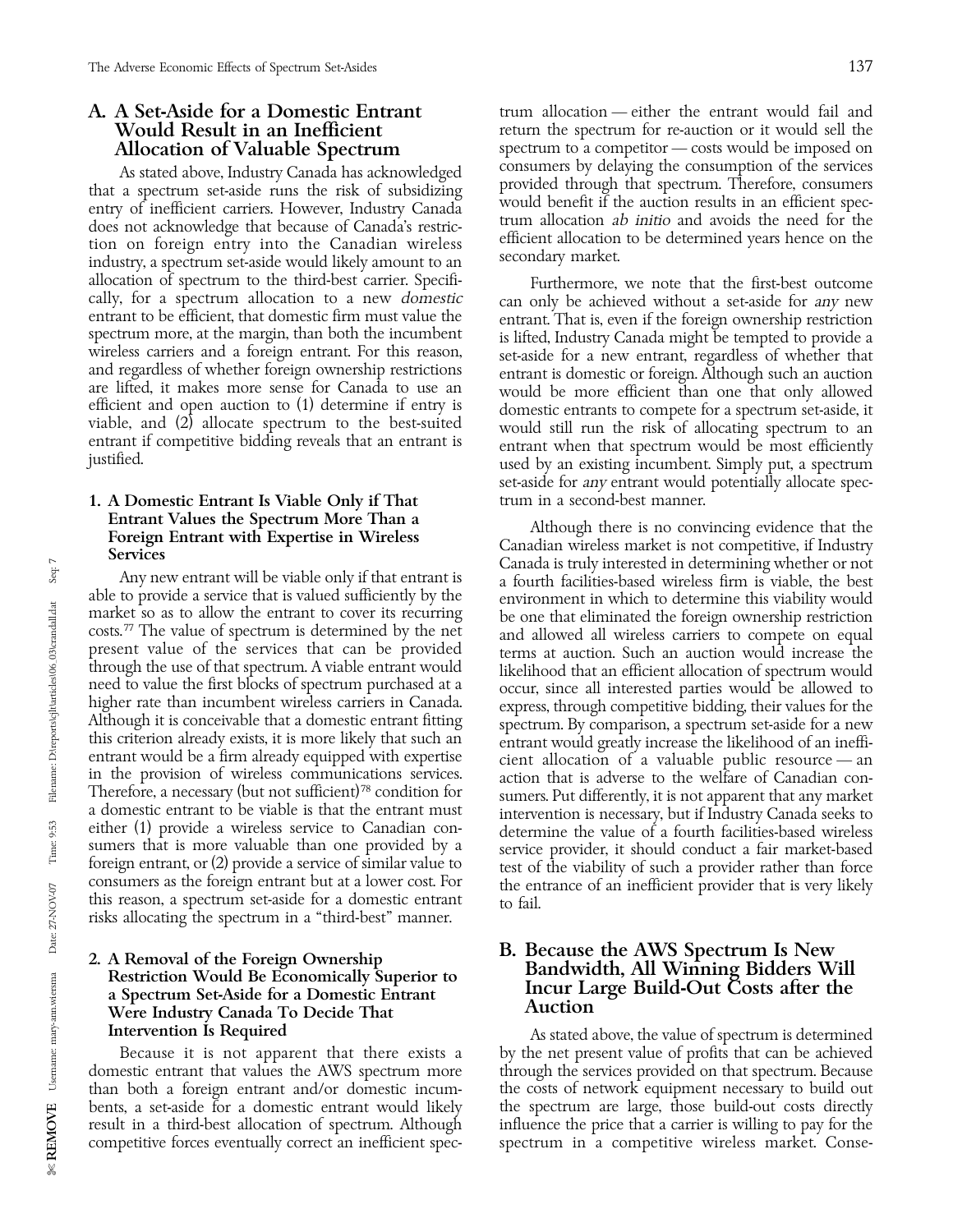quently, an incumbent carrier is willing to pay a pre-<br>mium for spectrum that it can easily patch into it resulted in the creation of bidding fronts that both dismium for spectrum that it can easily patch into it existing network. By contrast, an incumbent carrier will discount its willingness to pay for new spectrum which more, the spectrum set-aside in the United Kingdom must be built out with new network equipment, by the merely provided a subsidy to a large multi-national firm<br>price of that equipment.<sup>79</sup> that (1) did not need the subsidy to begin with, and (2) is

cial wireless services is Canada's PCS spectrum, which is received that subsidy. Finally, other spectrum auctions in in the 1.9 GHz band. Because the AWS spectrum is Europe have shown that subsidies are not required for located in a different band, new wireless equipment will entry to be successful, so long as all potential entrants are located in a different band, new wireless equipment will be required to deploy that spectrum. Furthermore, new allowed to bid. handsets that operate on both the AWS band and the<br>
PCS band will be needed. Therefore, incumbent bidders<br>
will be unable to integrate this new spectrum into their<br>
existing wireless operations without incurring significan build-out costs of a large entrant. For this reason, it<br>makes little sense to subsidize a new entrant since that determination on the part of Industry Canada that (1) a<br>new entrant is needed to increase competition, and th

the disastrous outcome of the FCC's set-aside auctions. Those auctions resulted in nearly a decade-long delay in welfare of end-users.

### Notes:

- 
- 
- 
- 
- 
- 
- 
- 
- 

torted auction prices and were costly to create. Furtherthat  $(1)$  did not need the subsidy to begin with, and  $(2)$  is The majority of spectrum used to provide commer-heetering on the brink of failure even after having<br>wireless services is Canada's PCS spectrum, which is here every that subsidy. Finally, other spectrum auctions in

entrant is at no cost disadvantage relative to the incum-<br>bent in deploying the spectrum.<br>Instead, Industry Canada could use an auction without a<br>Instead, Industry Canada could use an auction without a spectrum set-aside to *test for* the viability of a new facilities-based entrant. That is, if competition and innovation **Conclusion**<br>in the Canadian wireless industry are truly lacking, a<br>pectrum set-aside for a domestic entrant in the Wentrant would emerge from an auction for Spectrum set-aside for a domestic entrant in new entrant would emerge from an auction for Canada's forthcoming auction for Advanced Wire-<br>less Services spectrum in the 2 GHz band would likely bidder (either entrant or incu less Services spectrum in the 2 GHz band would likely bidder (either entrant or incumbent). Therefore, Industry result in an inefficient allocation of a valuable public Canada should reject a spectrum set-aside, which could, resource. Industry Canada should carefully reflect upon with reasonable likelihood, force the allocation of s resource. Industry Canada should carefully reflect upon with reasonable likelihood, force the allocation of spec-<br>the disastrous outcome of the FCC's set-aside auctions. Irum to an inferior carrier and reduce the economic

- average revenue per user, and data usage in Canada compare favourably loans that delayed payment on winning bids to the government at an to both the United States and Europe). interest rate below the competitive market rate. In addition, the FCC
- Federal Communications Commission, "FCC Auctions: Summary: Auc-<br>
tion 4", online: Federal Communications Commission <http://wire-<br>
mission's Rules Regarding Installment Payment Financing For Personal Communications Services (PCS) Licensees, Second Report and Order

Seq: 8

<sup>&</sup>lt;sup>10</sup> Indeed, there is ample evidence that the industry is competitive: See, e.g.,<br>
Wall Communications Inc., "An Examination of Issues Raised in the<br>
Telecommunications Policy Review Panel's March 2006 Report<br>
Telecommuni tember, 2006), at 17–20 (discussing how statistics on minutes of use, and the C bidders in the C block auction was favourable average revenue per user, and data usage in Canada compare favourably loans that delayed payment

<sup>&</sup>lt;sup>11</sup>The first two blocks auctioned were the "A" and "B" blocks, which were<br><sup>11</sup>The first two blocks auctioned were the "A" and "B" blocks, which were<br>divided into 51 separate geographic areas called "Major Trading Areas".<br> tion 4", online: Federal Communications Commission <http://wire- mission's Rules Regarding Installment Payment Financing For Personal<br>less.fcc.gov/auctions/default.htm?job=auction\_summary&id=4>. Communications Services (PC

<sup>&</sup>lt;sup>1</sup> Industry Canada, Telecommunications Policy Branch, *Consultation on a*  $\frac{12 \text{ In manufacturing that the wireless industry be free from price regulation, the Unitect States Congress instructed the FCC to "ensure that small busi-  
Advanced Wireless Services, (Ottawa: Industry Canada, Feb. 2007), Refer-  
of the University of the University of the University of the University.$ Framework to Auction Spectrum in the 2 GHz Range Including United States Congress instructed the FCC to "ensure that small busi-Advanced Wireless Services, (Ottawa: Industry Canada, Feb. 2007), Refer- nesses, rural telephone companies, and businesses owned by members of ence Number: DGTP-002-07, online: <http://strategis.ic.gc.ca/epic/site/ minority groups and women are given the opportunity to participate in smt-gst.nsf/vwapj/aws-consultation-e.pdf/\$FILE/aws-consultation-e.pdf>. the provision of spectrum-based services, and, for such purposes, consider the use of tax certificates, bidding preferences, and other procedures". Se 2 Ibid. at 26-27.<br>
2 Ibid. at 29.<br>
2 Ibid. at 29.<br>
2 Ibid. at 29.<br>
2 Ibid. at 29.<br>
2 Ibid. at 29.<br>
2 Ibid. at 29.<br>
2 Ibid. at 29.<br>
2 Ibid. at 29.<br>
2 Ibid. at 29.<br>
2 Ibid. at 29.<br>
2 Ibid. at 29.<br>
2 Ibid. at 29.<br>
2 Ibid. at program allowed specific provisions for women- and minority-owned<br>business. See Implementation of Section 309(j) of the Communications business. See Implementation of Section 3099) of the Communications<br>
Act — Competitive Bidding Fifth Report & Order, 9 F.C.C.R. 5532, 1174,<br>
<sup>6</sup> Ibid. at 33.<br>
<sup>7</sup> Ibid. at 21.<br>
<sup>7</sup> Ibid. at 21. and a 21.<br>
200, 227 (1995)) forced the FCC to impose a strict standard for favouring<br>
<sup>8</sup> Ibid.<br>
<sup>9</sup> Ibid.<br>
<sup>9</sup> Ibid.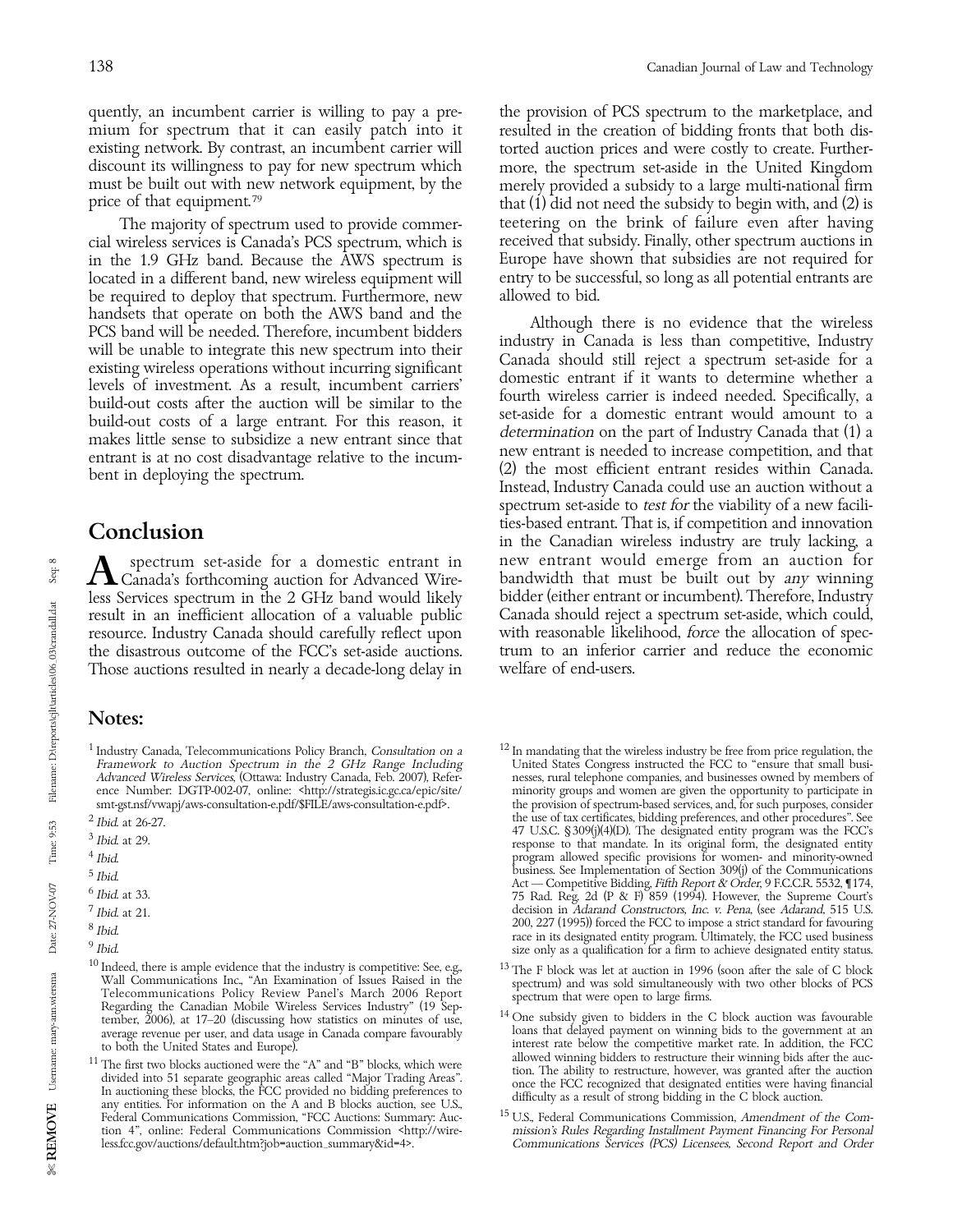- $^{17}$  Ibid. at 28 ¶55.  $^{38}$  Ibid. at 31.  $^{38}$  Ibid. at 31.  $^{39}$  Ibid. at 32 ¶64.  $18$  *Ibid.* at 32  $\P64$ .
- <sup>19</sup> MHz-Pop, which is the product of bandwidth and population under-<br>neath the licencing area, is commonly used to define the "quantity" of  $\frac{41}{10}$
- Cir. 2001). The FCC eventually allowed bidders to opt out of bids on  $\langle \text{http://www.ofcc} \rangle$  dicences sold in Auction 35 that the FCC was unable to deliver in a tion\_index.htm>. licences sold in Auction 35 that the FCC was unable to deliver in a timely manner.
- Cingular Wireless <http://cingular.mediaroom.com/index.php?s=<br>press\_releases&item=523>.

- $^{23}$  *Ibid.* (stating that \$1.4 billion in spectrum covered 83 million persons  $^{11}$  /nutural/2000/cm annual/2000/cm  $^{44}$  *Ibid.* with 10 MHz of bandwidth).
- <sup>24</sup> Verizon Wireless, News Release, "Verizon Wireless Completes Purchase  $^{45}$  *Ibid.* of NextWave Spectrum Licenses in 23 Markets" (3 April, 2005) online:  $^{46}$  Ferre
- 
- of Nextwave Spectrum Licenses in 25 Markets (5 April, 2005) online:<br>
Verizon Wireless <http://news.vzw.com/news/2005/04/<br>
pr2005-04-13.html>.<br>
Praction Wireless <http://news.vzw.com/news/2005/04/<br>
Practionson, since it was
- 
- those licences one would conclude that 62 per cent of the C block<br>licences were allocated in an inefficient manner. Finally, one must note<br> $\frac{49}{2}$  Since it bid £5.8 billion in the actual auction, Vodafone obviously wou
- 
- 
- 
- 
- Docket No. 97-82, Order on Reconsideration of the Third Report and Order, Fifth Report and Order, and Fourth Further Notice of Proposed Rule Making (FCC 00-274) (14 August, 2000).
- cial obligations; and (6) receipt of monies and profits; *Intermountain* and mobile call termination charges. See Ibid. Therefore, the U.K. market was more in the Microwave, 12 FCC 2d. 559 (1963), and *Application of Baker* Communications, LP, For Authority to Construct and Operate Local<br>
Multipoint Distribution Services in Multiple Basic Trading Areas, Memo-<br>
randum Opinion and Order, 13 FCC Rcd. 18,709 (23 September, 1998).<br>
<sup>35</sup> Peter C. C
- Closed and Open Segments of FCC Auction 35", (Dec. 2002), online:<br>Social Science Research Network <http://ssrn.com/abstract=387300> at
- tions Commission, "FCC Auctions: Summary: Auction 35," online: Fed-
- $^{16}$  Ibid. at 21 ¶38.  $^{37}$  Cramton, Ingraham & Singer, "Incumbent Bidding", supra note 35.
	-
	-
	-
- neath the licencing area, is commonly used to denne the quantity or<br>spectrum won.<br>20 NextWave Personal Communications, Inc. v. FCC, 254 F.3d 130 (D.C.<br>20 NextWave Personal Communications, Inc. v. FCC, 254 F.3d 130 (D.C.<br>20
- timely manner.<br><sup>42</sup> See, e.g., Hutchinson Whampoa, News Release, "TIW Wins UMTS 21 Cingular Wireless, News Release, "Cingular Wireless and NextWave 21 Cingular United Kingdom'' (April 27, 2000) online:<br>21 Telecom Agree to www.hutchison-whampoa.com/upload\_docs/2000/04/Corporate/81/<br>81\_eng.htm>.
- press\_releases&item=523>. 43 See Hutchinson Whampoa, "Consolidated Profit and Loss Account for 22 Ibid.<br>23 Ibid. the Year Ended December 2000" online: <http://202.66.146.82/listco/hk<br>23 Ibid. (stating that \$1.4 billion in

- 
- 
- The F block, which was closed to large bluests. because prices in units<br>particular auction were far lower than those in the C block auction. Here the C block auction at the C block auction, the<br>rate of default was much lo  $^{28}$  Ibid. at 649. The 53 per cent figure does not include the 63 licences won the A or B licence. Note, however, that this calculation assumes that TIW by NextWave, which had yet to declare bankruptcy. Were one to incl
- that Hazlett's measure of efficiency understates the *inefficiency* of the have bid £4.83 billion in an auction without a set-aside. BT likely would<br>C block auction because it does not capture what would have happened<br>had Dan Maldoom, "A Comment on 'Strange Bids: Bidding Behavior in the United Kingdom's Third Generation Spectrum Auction' by Tilman United Kingdom's Third Generation Spectrum Auction' by Tilman 30 Ibid. at 655–58.<br>Borges and Christian Dustman'' (2005) 115 Econ. J., 579 at 581-82. At<br>At As Billion, the price of the A or B block would be cheaper, in pair £4.83 billion, the price of the A or B block would be cheaper, in paired MHz terms, than the price of the C, D, or E blocks at £4.06 billion. <sup>32</sup> Ibid. at 657.<br><sup>32</sup> Ibid. at 657.<br><sup>33</sup> U.S., Federal Communications Commission, *Report: Amendment of Part*<br><sup>33</sup> U.S., Federal Communications Commission, *Report: Amendment of Part*<br>1 of the Commission's Rules — Compe A or B blocks. Also, while bidding up Vodafone on the B block, BT was the temporary high bidder on that block at a price of £5.8 billion in round 142 of the auction.
- Order, Fifth Report and Order, and Fourth Further Notice of Proposed<br>
Rule Making (FCC 00-274) (14 August, 2000).<br>
<sup>34</sup> For a detailed explanation of the *de facto* standard, see the Commission's<br>
<sup>34</sup> For a detailed expla affiliation rule at 47 C.F.R. §1.2110(b)(4); see also *Ellis Thompson Corp.*, tions in per minute wireless revenues in the United Kingdom occurred 10 FCC Rcd. 12,554, 12,555-56 (1994), in which the Commission identi- between 2001 and 2003, before 3UK had even begun to offer service. See fied the following factors used to determine control of a business: (1) use U.K., Ofcom, *The Communications Market 2006* (Aug. 10, 2006) at 151 of facilities and equipment; (2) control of day-to-day operations; (3) contro of facilities and equipment; (2) control of day-to-day operations; (3) con- [''Ofcom 2006 Report'']. Furthermore, per minute price decreases since trol of policy decisions; (4) personnel responsibilities; (5) control of finan- 2003 are mostly due to decreases in off-network price from reductions in
	-

- 
- Social Science Research Network <http://ssm.com/abstract=38/300> at<br>
28-30 ["Incumbent Bidding"].<br>
<sup>36</sup> For the salient data on FCC Auction 35, see U.S., Federal Communica-<br>
<sup>36</sup> For the salient data on FCC Auction 35, see

and Further Notice of Proposed Rule Making (September 25, 1997) at 4 eral Communications Commission <http://wireless.fcc.gov/auctions/<br>
16. default.htm?job=auction\_summary&id=35>. ¶6. default.htm?job=auction\_summary&id=35>.